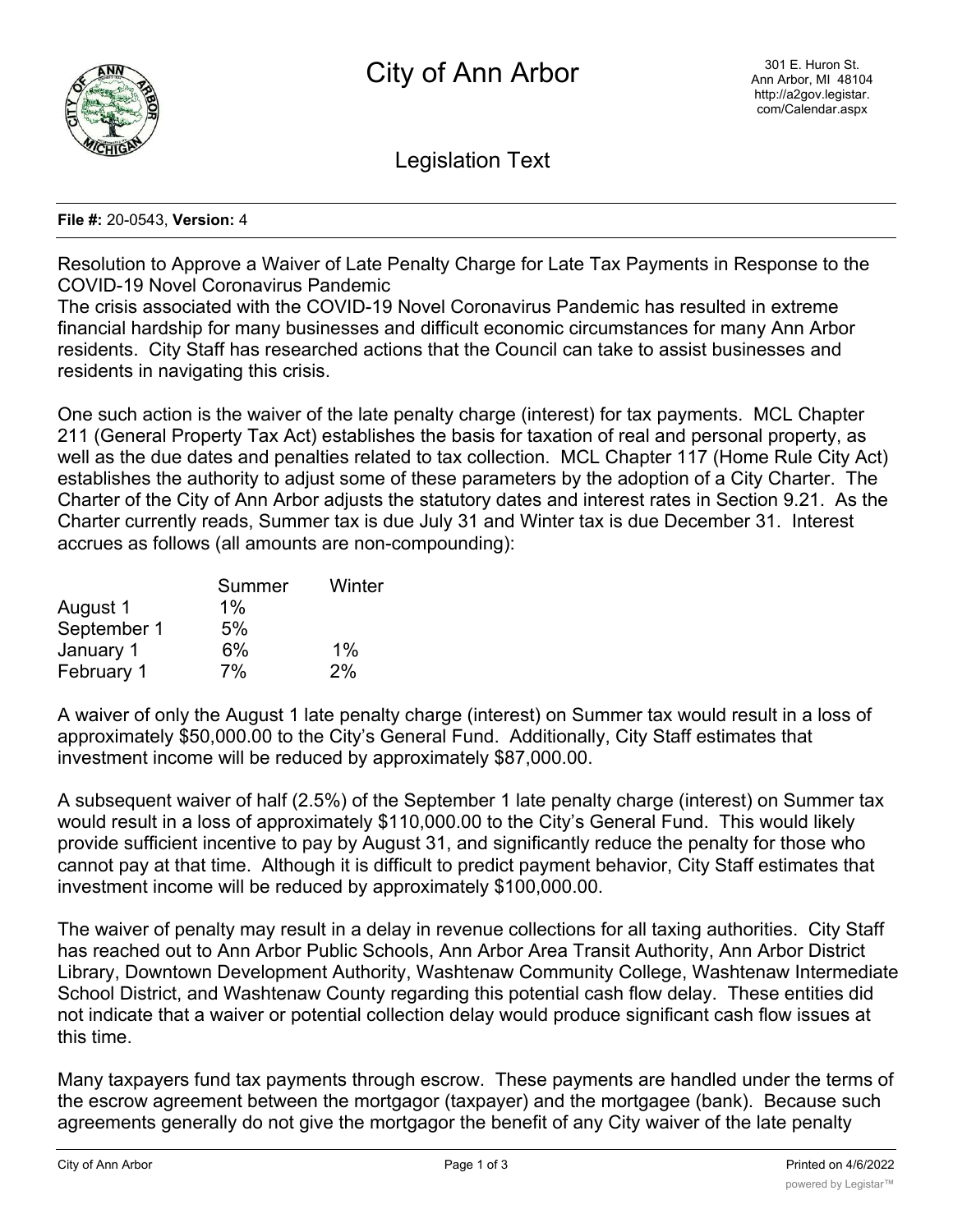## **File #:** 20-0543, **Version:** 4

charge, City Staff recommends that this waiver not apply to tax payments that have been escrowed by financial institutions on behalf of mortgagors (taxpayers).

Prepared by: Matthew V. Horning, Interim Financial Services Area Administrator & CFO Reviewed by: Betsy Blake, Senior Assistant City Attorney Approved by: Tom Crawford, Interim City Administrator

Whereas, The crisis associated with the COVID-19 Novel Coronavirus Pandemic has resulted in extreme financial hardship for some businesses and difficult economic circumstances for many Ann Arbor residents;

Whereas, City Staff has researched, and continues to research, actions that the City Council can take to assist businesses and residents in navigating this crisis;

Whereas, MCL 211.44(4) allows for a City Council authorized action that may be used as a remedy to alleviate a portion of the financial burden related to property tax;

Whereas, Under this section, City Council may waive all or part of the property tax late penalty charge;

Whereas, City governments rely on property tax collections to fund essential and other services;

Whereas, The City Council encourages all property owners with the means to pay taxes do so by the July 31 due date so that City, County, School, Transportation, Library, and other vital services remain funded;

Whereas, City Council desires to waive the August 1 late penalty charge (interest) of one percent for Summer tax payments that are paid late;

Whereas, City Council desires to waive two and one half percent (half) of the September 1 late penalty charge (interest) of five percent for Summer tax payments that are paid late; and

Whereas, City Council desires that this waiver not apply to tax payments made pursuant to a tax escrow agreement by financial institutions related to taxpayers' mortgage;

RESOLVED, That City Council approve a waiver of the August 1 interest of one percent for late Summer tax payments for Tax Year 2020 (Fiscal Year 2021);

RESOLVED, That City Council approve a waiver of two- and one-half percent (half) of the September 1 late penalty charge (interest) of five percent for Summer tax payments for Tax Year 2020 (Fiscal Year 2021);

RESOLVED, That City Council approve that this waiver not apply to tax payments that have been escrowed by financial institutions on behalf of property taxpayers; and

RESOLVED, That the City Council encourages all property owners with the means to pay taxes do so by the July 31 due date so that City, County, School, Transportation, Library, and other vital services remain funded.

Sponsored by: Mayor Taylor and Councilmembers Lumm, Ramlawi, Ackerman, Nelson, Bannister,